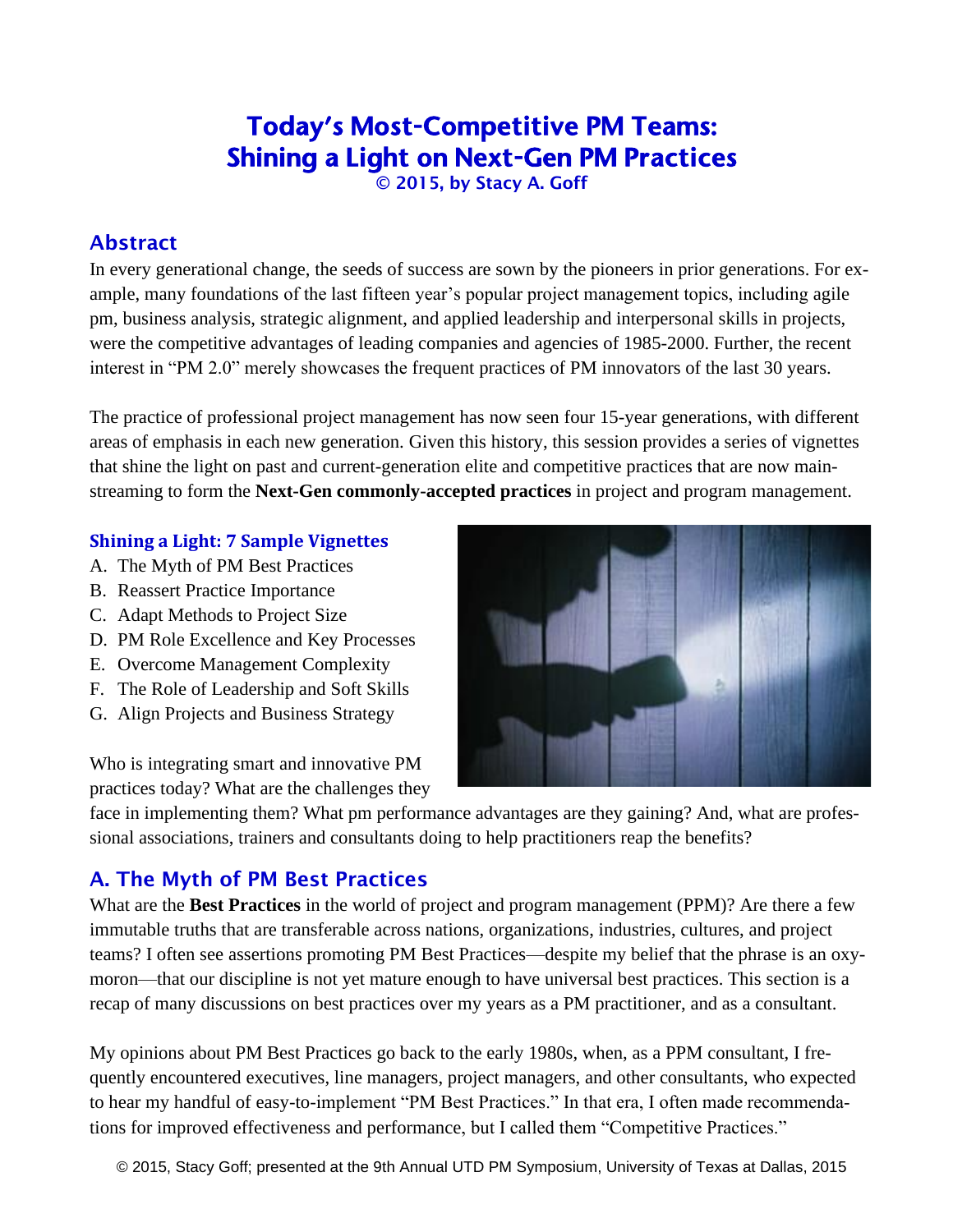And, I usually sought, uncovered, and identified these practices from *within their own organizations*. It was clear years ago that one organization's best practices could be a scourge for others. Here's why...

#### *Best Practices Vary*

Best Practices vary across contexts, because they are sensitive to:

- The national culture(s) of your organization;
- The industry you are part of;
- Your corporate culture;
- The size of the project or program;
- The nature and part of your organization you work within;
- The size of your work unit;
- Specific situations within a project;
- ... and other contextual factors.



When William Duncan, primary author of the original 1996 PMBOK® Guide, wrote about the industrychanging knowledge areas and practices he helped establish, he did not call them Best Practices. Instead, he described them as "applicable to most projects most of the time." *Bravo!* Such insight he demonstrated! For example, many commonly accepted practices on large projects would crush almost all small projects; they are too heavy.

Most of today's so-called "Best Practices" are merely commonly accepted practices. And, as mentioned above, they are not all universally appropriate for their situation. Taking this blasphemy a step further, most Standards are merely average practices—or worse, *least common denominators*. Thus we offer our clients insights into differentiating competitive practices.

And where do you get these practices? You find them in your organization. However, this topic could be an entire presentation and paper on its own; our purpose is to create dialogue around this question, not to limit this paper to just one basic truth. We have written a blog post that continues to explore this topic. See it on our website. The scenario we share in our presentation of this paper took place in Dallas, in the early 2000's; the company name is withheld to protect the innocent, and the company was acquired by CitiGroup.

### B. Reassert Practice Importance

Practice doesn't always make perfect; in fact, poor practice is worse than none at all. But good practice benefits all especially in project and program management. We are all familiar with the story of the tourist in New York City, wanting to visit the legendary Carnegie Hall, site of some of the most beautiful concerts. They spot a musician carrying a violin case, and asked him, "tell me, sir, how do I get to Carnegie Hall?" His reply: "Practice, practice, practice!"



The same is true in the world of Project Management: **Practice is the only path to performance.**

© 2015, by Stacy Goff; presented at the 9th Annual UTD PM Symposium, University of Texas at Dallas, 2015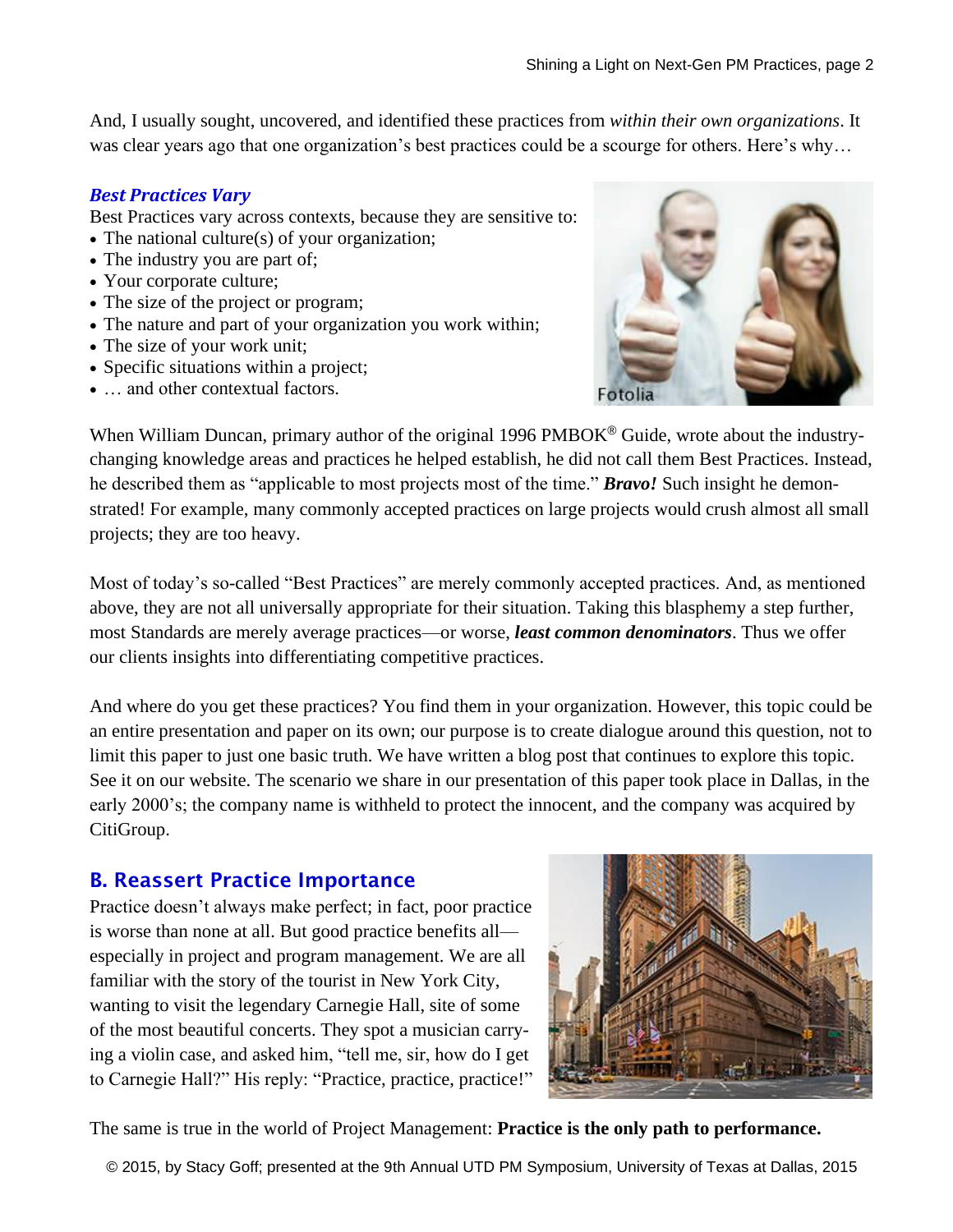Most of us know that PM Performance does not come from memorizing knowledge area processes, then forgetting them. Instead, it demands *applying* that knowledge, to transform it to skill, competence, and then, peak performance. In other words, just like in getting to Carnegie Hall, it's a matter of practice. However, this is not just practicing the same methods, tools and actions on the same projects, over and over for five, ten, or fifteen years. The most effective practice expands your range of flexibility in applying your pm competences in projects of increasing size, risk, complexity, and organization impact.

This ever-broadening practice is an essential ingredient in converting acquired knowledge into workplace results. But application alone is not enough. That practice also requires support, coaching and feedback.

This support is needed to move from Knowing, to Applying, to Performing, as shown on the chart at the right. And for each key



competence, reaching high levels of performance is where you generate the highest levels of Business Value.

On the other hand, if you don't continue to improve, or worse, pick up lazy habits (as we can all tend to do), you see gradual decay of your performance, because **poor practice seldom makes perfect**. This is a good parallel to world class athletes in most sports, who continue to practice between events, to improve their consistency, teamwork, and performance.

Today, most professional organizations that have not yet understood the importance of competent and performing PM practice are beginning to change their story. They are moving from knowledge-based assessments, to assessments of performance and business results. As this occurs, all their members, stakeholders, and participating organizations are beginning to see benefits. For some, this is not new. For many others, it is a fundamental change in the way they do business.

In the meantime, high-performing project managers (and world class athletes) will continue to:

- Increase Practice Effectiveness
- Regularly review practice results for strengths and weaknesses
- Understand the need for Savvy coaching! Manager? Consultant? Peers?
- Consistently apply introspection, self-evaluation, critical thinking
- Record, review, and apply Lessons Learned
- Perform competence assessments against a valid competence (not just knowledge) baseline
- Establish, apply, and update your Competence Development Plan

This is *not new*—just another example of long-held secrets of top performers in project management.

© 2015, by Stacy Goff; presented at the 9th Annual UTD PM Symposium, University of Texas at Dallas, 2015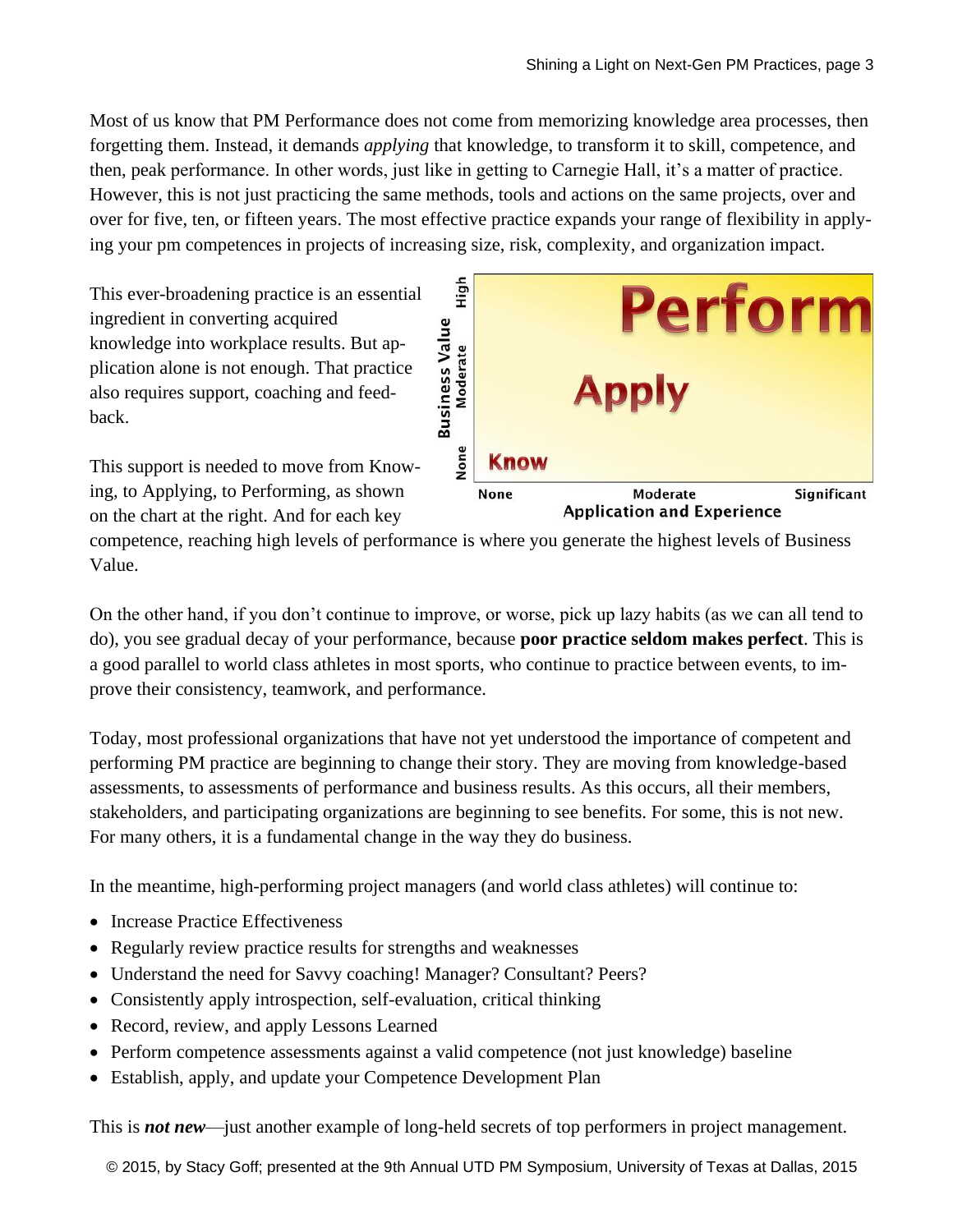## C. Adapt Methods to Size

Fact: One-size method does not fit all! This comes as a surprise to many people. And, as illustrated by the two photos of shoes at right, there are other differences beyond size, including style. Why, you say? They are both red! While shoes and projects are different in many ways, the analogy holds as true for projects as for shoes. Thus, high-performing project teams adapt their methods to the project's size and complexity.

This insight goes back to the late 1970s and early 1980s, when monolithic IT pm methodologies such as SDM-70 and Method One prevailed. Understanding even then that one size does not fit all, our consultancy spent considerable time and effort scaling 35000 hour methodologies to the 3500 hour midpoint of our clients' typical approaches.

There is a rule-of-thumb that helps guide consultants and practitioners in scaling methods to their situation. We call it **The Fourple Factor**. Here is an example: a pm method built for a 4K effort hour project will work very well for a project that is

half or twice as large: 2K or 8K hours. It will work, with adjustment, on the one-third or triple-sized effort. And the project will *consistently fail* at the fourple factor.

This scalability requirement means you must have multiple-sized methods for each path through your methods suite. For larger projects, you scale up the methodologies. And for smaller projects, your teams do much of the same work, but they may have fewer phases or milestones, less-deep work breakdown structures, fewer document templates, less rigor, and less overall administrative work. That is scalability.

Our pm methods scaling model began with a research project that sought the "sweet spot" for a client organizations' pm methods. We did a scatter diagram of several years of project history, based on three factors: Effort, in hours, Duration in months, and Success (which is another entire paper, or more). We

E<br>f f o r t



Duration

found that there were four logical groupings of project size; each is along a success diagonal. Of course, there were also many orphan projects.

The amplitude of project success determined the size of the dot on the scatter diagram. The diagram at left is a representation of the results. It formed the basis for a quantum leap in understanding pm methods scalability that we tested in many other client organizations.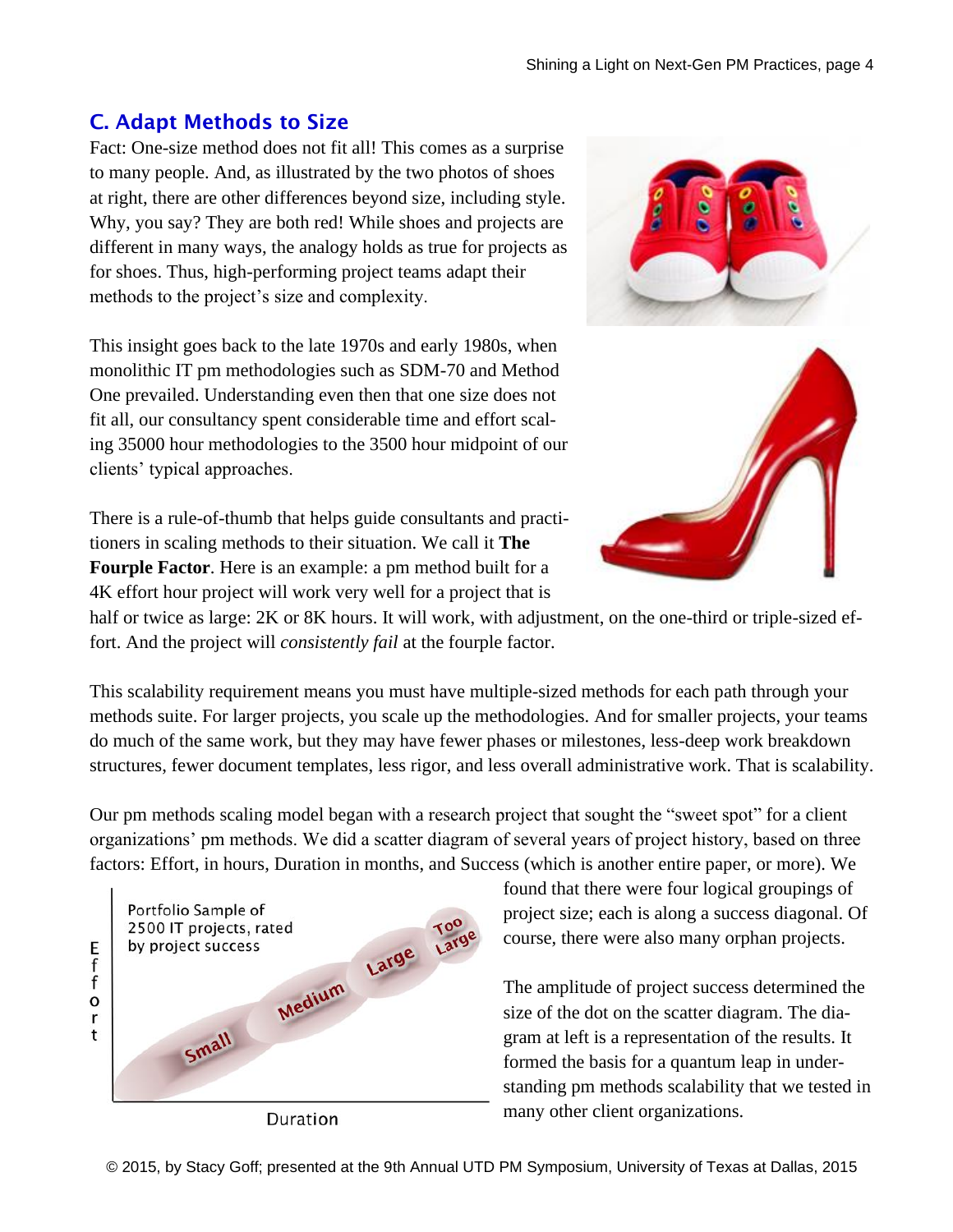Over time, and with adaptations for different application areas beyond Information Technology, we developed the "Successful Project Profile" shown at right. This tool has been used by tens of thousands of high-performing project teams for over 30 years to determine the optimum duration and staffing for a given effort (size) of project.

They (and their savvy managers) also use it to establish the right role of project manager, and to illustrate the level of risk in violating "The Success Diagonal." The insight: Not only does one size fail to fit all, but projects fail when the methods, duration, or staffing



are not appropriate for the project. Much more information on this tool/guideline is available on our website. And here is one finding from our years of use of our successful project profile: Small projects are often the least-well managed, and the greatest opportunity for improvement in most organizations.

### D. PM Role Excellence and Key Processes

For years, pm training focused on teaching project managers how to more effectively manage their projects. As that audience became over-trained in the mid-1990s, certification prep training became the larger focus of many training companies. However, most are still missing a bet. In most organizations, even those that are project-oriented enterprises, less than 10-20% of employees are project managers. And, a half-dozen other key roles have significant impact on project performance. Those include:

- Sponsors/Resource Managers (Functional Managers and other middle managers)
- Top Managers—The Executive Suite
- PMO Managers and Consultants
- Team Members
- Internal Customers
- Reviewers and Experts

We list these project stakeholders in the approximate rank-order of their potential impact on project success. As most practitioners know, project excellence is much like a chain, where your success is only as assured as the weakest link, or role, in your success chain. You can see that most training companies are missing an opportunity to double or quadruple their penetration in most of their client organizations! It should be clear that strengthening the weakest links can increase training, and improve PM performance.

We know that most of those on the list above will never get a typical, entry-level PM certification. Nor will they attend a 5-day or 3-day class to learn practitioner methods; each requires **different** PM skills.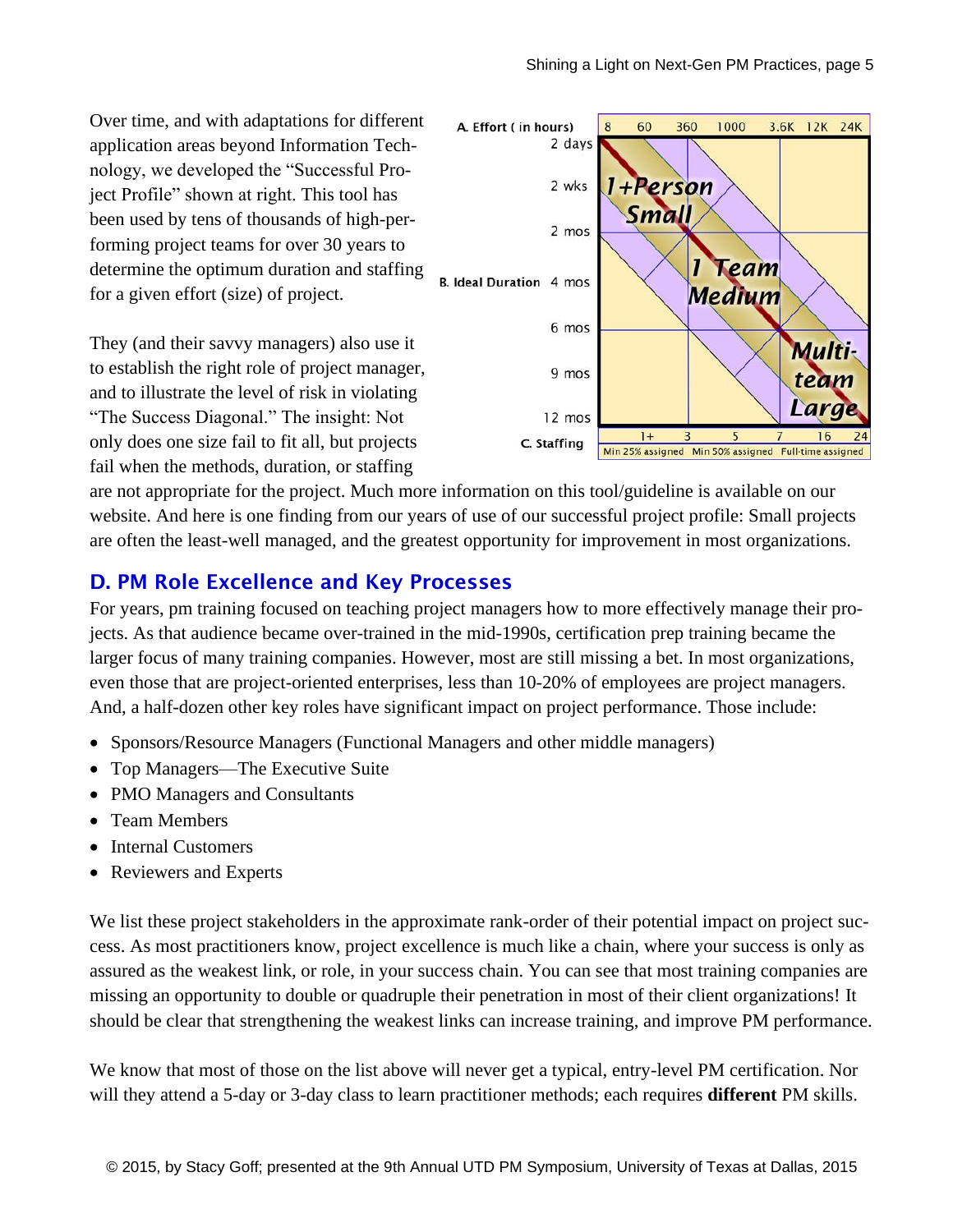We have identified the most important IPMA $<sup>1</sup>$  competences for each of these listed roles to learn, prac-</sup> tice (there's that word again), and to excel in on the projects in which they are involved. And, we can cite the potential benefits (the business case) of their doing so. Of course, this benefit depends on the organization's culture, industry, core talent development approaches, and other factors.



And, in most organizations, which group do you think has the greatest improvement opportunity, in role excellence? Our results show it very often is Group B, the "Managers in the Middle."

In our presentation, we discuss a "Big Oil" company, that had slow decision-making and weak project results throughout many of their organization units. We guided the organization, surveying mid-manager peers, superiors and subordinates, to determine who added value and who did not. Over a three year period, we coached, promoted, and retired 2-3 layers in a 12-layer organization (from line workers to top management), The company doubled their project performance, by focusing on these competences:

- $\Box$  Prioritize
- $\Box$  Assign smartly
- $\Box$  Manage upward
- $\square$  Develop PPM talent
- $\Box$  Decide quickly
- $\square$  Communicate well
- $\Box$  Remove barriers

Through a combination of training, coaching, executive support, and the willingness of the participants to help identify how they added value to everything they touched, this company transformed its performance. Of course, one key to this success was executive support, including this mandate: No employee will lose their job, in this project. Those who choose to resume a former position, where they added clear value, can do so, remaining at their current pay scale. This was a massive organizational success.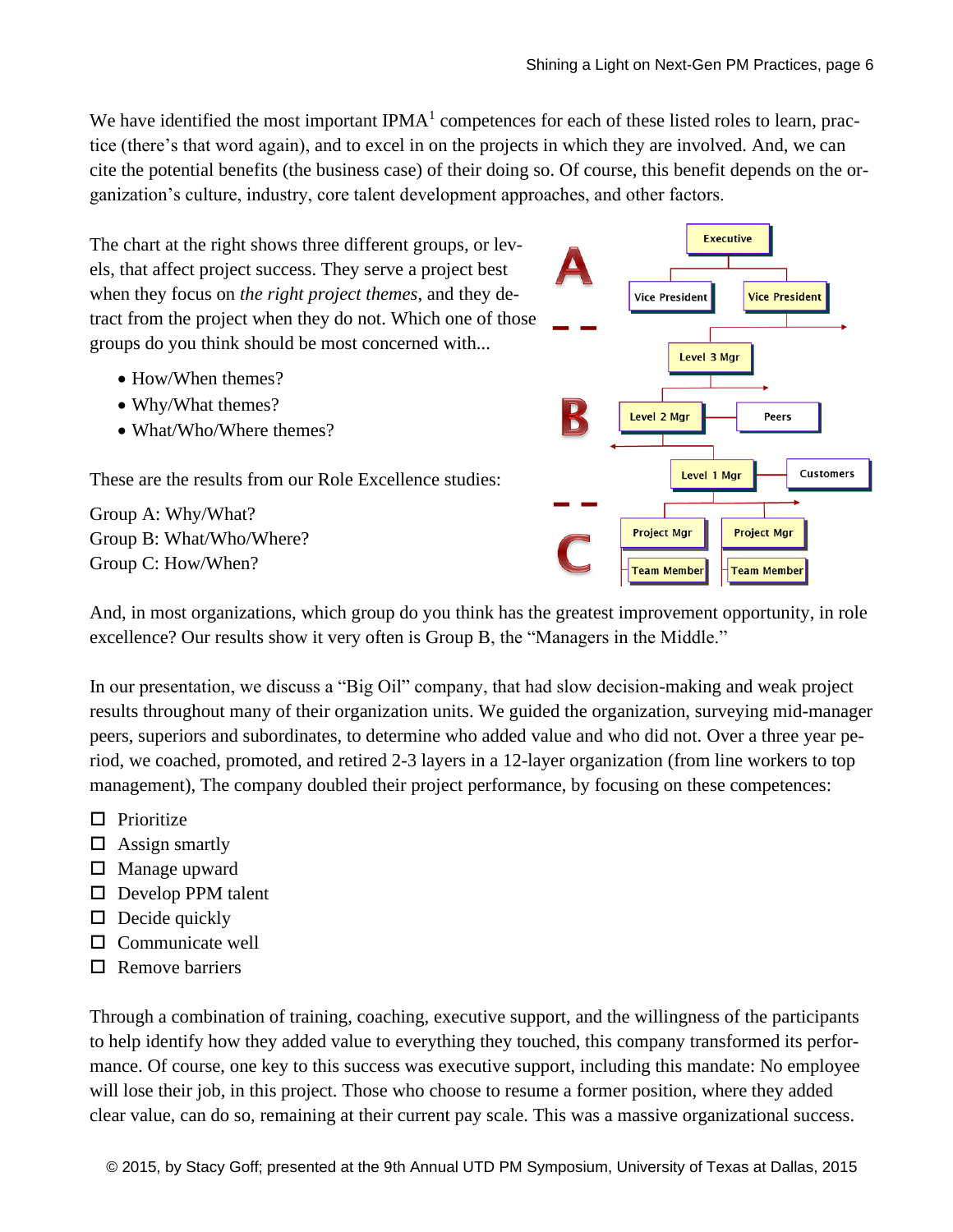### E. Overcome Management Complexity

Fact: Complexity has increased in projects and programs. The factors include contracts involving multiple organizations, and multiple decision makers within project performing organizations. Another driver is decreased PM authority, in many organizations—in some cases as a result of prior failures by other project managers. Of course, we all face increased regulatory requirements and enterprise bureaucracy. The consequence: even weaker project performance, in the face of increasing management complexity.

Tools exist to detect and manage this complexity. One example is the IPMA-USA Management Complexity Tool, part of the qualification process for their project's complexity for advanced PM Certification candidates (eg.: Senior Project Manager). IPMA-USA's IPMA certifications require a project of sufficient complexity for the level of certification the applicant seeks. You can see and use this Complexity Tool at [ipma-usa.org/certification/what-certification-level/evaluating-management-complexity.](http://www.ipma-usa.org/certification/what-certification-level/evaluating-management-complexity)

#### What Level of Program Manager Certification Am I Qualified For? Program Management Complexity Evaluation Tool

Use this page to record your sample program's management complexity rating for for a series of characteristics, then review the management complexity score to see the Program Manager Certification you are qualified for.

#### **Instructions**

1. For each of the 29 characteristics below, select the option button for the statement that best describes your sample program's situations

2. After evaluating all characteristics, review your results at the bottom of the page. It identifies the certification level for which your sample program qualifies you.

| <b>Characteristics of Your Programs</b>                                                                                                                                                            | Low<br><b>Complexity</b>           | <b>Moderate</b><br>Complexity       | <b>Med-High</b><br><b>Complexity</b> | High<br><b>Complexity</b>   |
|----------------------------------------------------------------------------------------------------------------------------------------------------------------------------------------------------|------------------------------------|-------------------------------------|--------------------------------------|-----------------------------|
| A. Governance complexity                                                                                                                                                                           |                                    |                                     |                                      |                             |
| 1. Sponsorship support. This factor covers how<br>well sponsors anticipate and respond to requests<br>for assistance from the program. Sponsors may<br>include both individuals and organizations. | $\alpha$<br>Consistently<br>strong | $\odot$<br><b>Usually</b><br>strong | n<br>Occasionally<br>strong          | $\odot$<br>Seldom<br>strong |

This management complexity evaluation tool was developed for IPMA-USA by William Duncan, who, as many know, was the primary author of the original 1996 PMBOK<sup>®</sup> Guide. The tool has a handful of Complexity categories, each having a few factors that you score on a four-point scale. The categories are:

- A. Governance complexity
- B. Stakeholder relationship complexity
- C. Resource complexity
- D. Project definition complexity
- E. Project delivery complexity

There is a separate version of the Management Complexity Evaluation Tool for programs. These tools have additional uses, in addition their primary use: Smart Sponsors and Managers use them **to reduce management complexity**, thus reducing risk, time and cost:

- Higher Management Complexity requires increased competency in PPMs (primary use);
- Savvy Managers, PMOs, and PPMs also use it to manage the Complexity Factors as risks;
- Map each initiative's Management Complexity to a qualified project or program manager—who has earned advanced certifications, such as those from IPMA-USA, or other IPMA member associations.

This management complexity tool is just one alternative; but it is a smart one. Too few organizations evaluate management complexity—especially early in the project; but, with this freely available tool, now yours can do so. Of course, even fewer organizations understand the need to match a project's management complexity to PM talent, or to advanced certifications. It is no wonder that projects of increasing complexity too-often fail to meet expectations—and now you have smarter alternatives!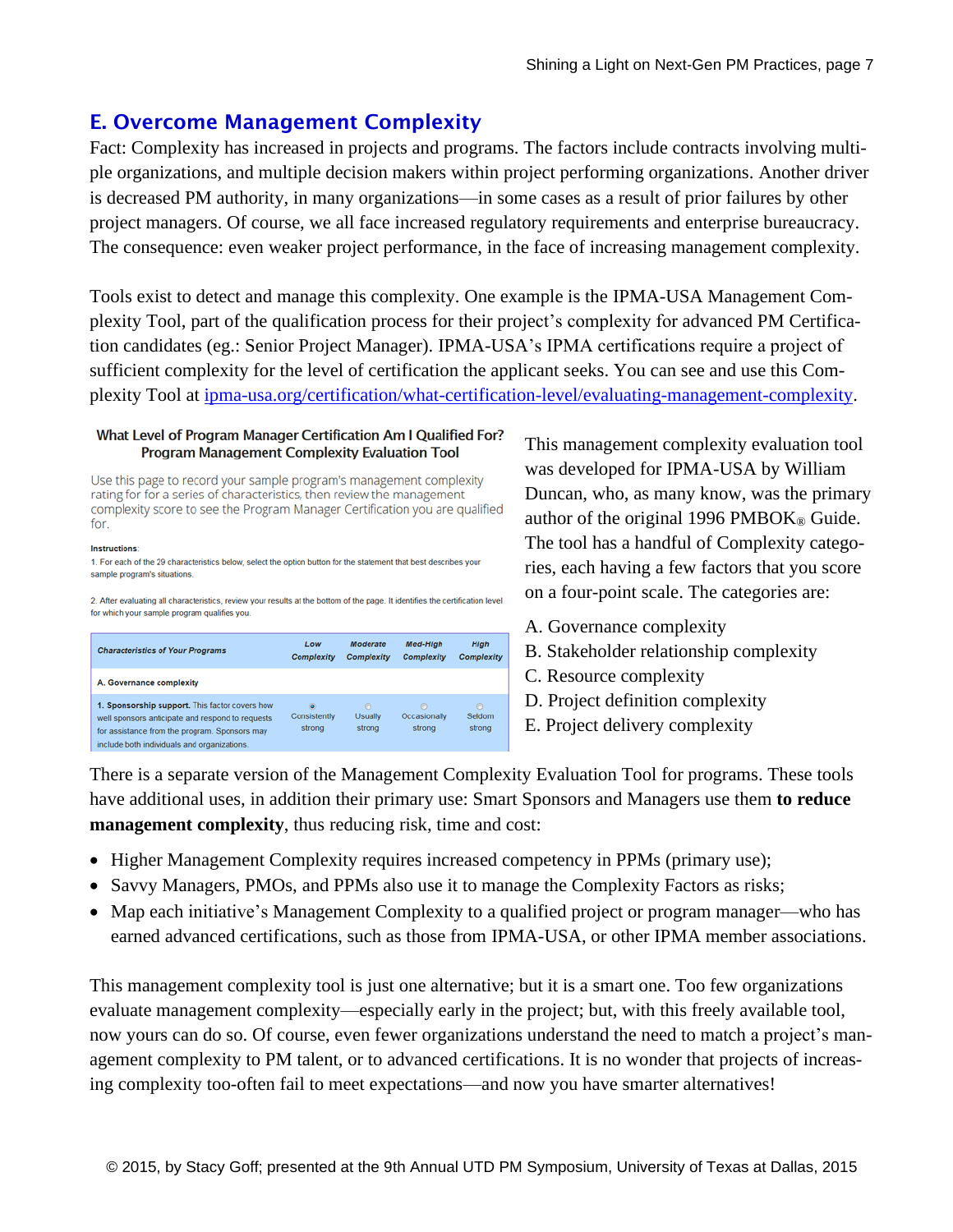## F. The Role of Leadership and Soft Skills

The so-called "soft skills" have long been strengths of high-performing PMs; and, they are only recently discovered by others. When the 1996 PMBOK Guide was developed, its scope excluded the soft side. Ironic, because our frequent quote, beginning in the early 1980s, was: "90% of project and business success is on the soft side." Some argue: "The topic is already covered by Human Resources, as part of general management training." The problem: some aspects of the soft side for projects *differ* from general management practice. *And now*, the project soft side is being proclaimed as *"the next big thing!"*

An added challenge: the soft side is harder to teach, and even more difficult to learn than pm processes—especially for those of us who come from a science-based background. Fortunately, we can overcome the challenges through attention, desire, and good coaching. Group interaction can also improve receptivity. We offer below an example dialogue from our workshops; we also use it in our presentation. One can see how the dialogue can help smooth an introduction to the topic of Leadership.

#### **A Workshop Scenario**

- 1. Name three examples of Great Managers.
- 2. Name three examples of Great Leaders.
- 3. What are the distinctions that caused one group to be easier to name?
- 4. What are the strengths of the Great Managers you named, that caused you to name them?
- 5. Can a Manager be Great if she or he is not also a Great Leader?
- 6. Would You Rather be Managed, or Led?

#### **Another Approach**

Another introduction approach is to use the table at the right, from our presentation. When asked, "What happens if any of the Technical competences are missing?" participants usually say the project will fail. When asked the same question about the Behavioral competences, there are mixed signals and confusion, but eventually most agree that it will fail, or at least fail to deliver the level of success needed.



Now that most professional associations have embraced the soft skills, and even those of us with a scientific background accept their importance, there remain many implementation questions, including:

- Which models, instruments, and versions of soft side competences will we favor?
- How do we integrate them into an already full (academic or practitioner) learning curriculum?
- When will they be integrated into pm standards?
- When will they be added to certification exams? (They have been there for 19 years for IPMA.)
- How will we measure their effect on pm performance?

We have only just begun to see the benefits, and need to find answers to these questions to gain more!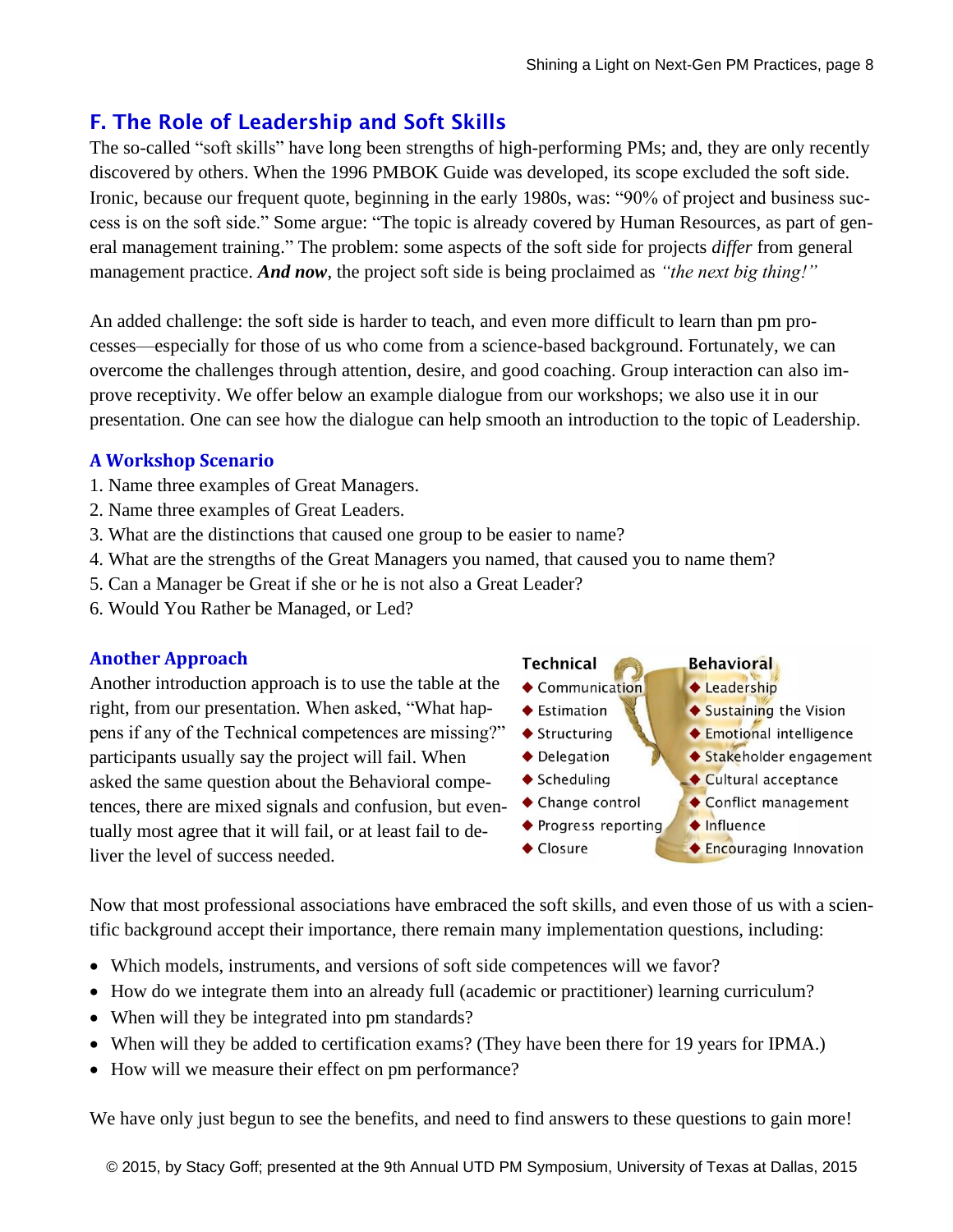#### **Vision, Innovation, and Lateral thinking**

The last Behavioral entry, Encouraging Innovation, on that chart, above is a tough one. Pressures in projects, including deadlines, lack of funding, career risk, and consequences of failure, thwart creation of

the right environment for innovation. And yet, Innovation is the entire purpose of project management! This demonstrates the importance of those Leadership and other behavioral competences, mentioned above.

In our presentation, we discuss a Lateral Thinking scenario, based on work by Edward de Bono since the 1960s. We find Lateral Thinking to be a key Innovation strength of high-performing project teams, and is a clear candidate for a Next-Generation PM Practice. Repeating the text on the scenario tee-up slide:

A blind man, alone on a deserted island, has two blue pills and two yellow pills in his pocket. He must take one blue pill and one yellow pill, or he will die tonight. If he takes all of the pills, or two pills of the same color, he will also die. What should he do?

Interestingly, different cultures process this exercise differently. For example, a Chinese audience in June 2015 was quite different than a Dallas audience in August. To continue the scenario, here are a few Sample Solutions (note that Lateral Thinking offers multiple solutions, rather than One Right Answer):

- Cut all pills in half; eat just one half of each.
- Empty or grind all pills; eat half the pile.
- Leave the pills in the Sun; the blue pills should be warmer on a hot day.
- Does he have a cell phone and a connection?

### G. Align Projects & Strategy

I entered pm consulting with a strategic planning background. But often, in the early 1980s, when I asked Executives to share their strategic plans, so I could help align the projects and programs in their portfolio, I saw embarrassed looks around the table. *They did not have one.* In some cases I actually had to help them to develop enterprise or business unit strategic plans so we had all the factors needed to perform portfolio prioritization. Fortunately, over the last 30 years, this situation is improved.

At least the situation is improved in business—but not all professional associations have realized its importance. For example, according to some, programs should support the strategy, but for projects, it's not necessary. No wonder people who follow this mentality have problems prioritizing their projects so they can staff and fund them correctly! Top performing teams use strategic alignment as a prioritization and risk consideration for projects and programs. Without this directive, many projects suffer.

One challenge for many project managers is that they focus on the middle-to-late part of the life cycle. This causes them to be somewhat blind to the "fuzzy front end," where all the strategic issues should be sorted out, on projects and programs. Another challenge: an attention to detail, often driven by that fear, risk and pressure mentioned earlier, blinds them to the big picture, crippling their ability to envision.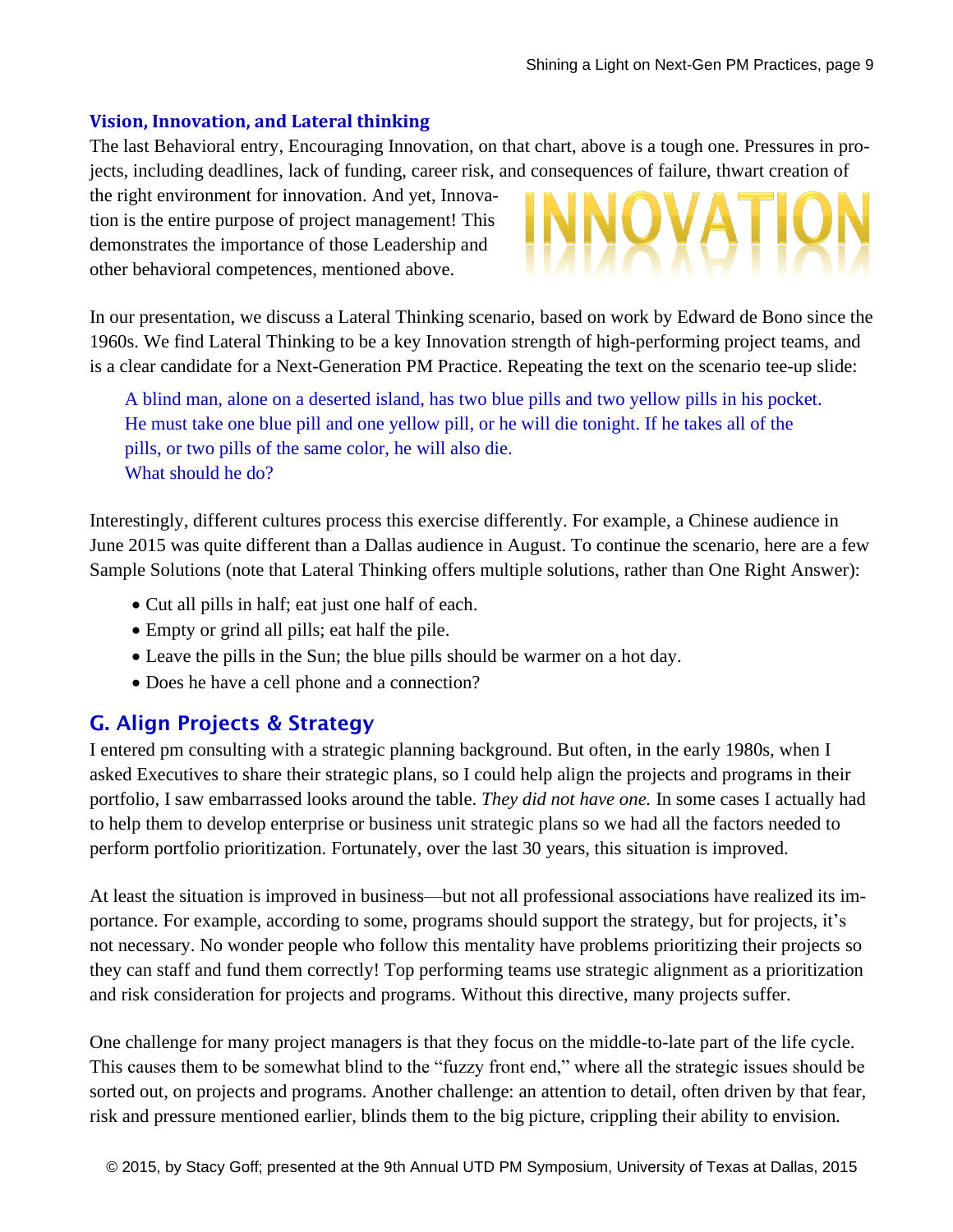This often shows up in a lack of creative and innovative alternative solutions during Design. Of course, some will say that this strategic alignment is not the PM's job. If they are right, **then whose job is it?**

In our presentation's Case History for this section, we explore a scenario of a major Health Insurance company (one of the Blues), that had an excellent Strategic Plan, developed by their Executive team. But the company had failures in implementing the strategy. Among their observed challenges:

- Projects had no strategic alignment;
- Middle-managers did not understand, or buy in;
- Priorities were set by squeaky wheel, not alignment;
- Projects consistently fell short of expectations.

We established a Strategic Learning series for the middlemanagers. Among our alignment actions, we:



- Engaged middle managers in reviewing the Strategic Plan;
- Assigned responsibility for mapping their departmental initiatives to the plan;
- Assisted them in identifying key performance indicators for their initiatives;
- Established mid-manager responsibility for success in projects "touching" their area;
- Set measures and mechanisms for rewards and rewarded performance.

**The outcome:** They grasped the connection between the Strategic Plan, their projects, operations, performance, and rewards. And, they delivered results, with needed executive support. Case closed.

### **Summary**

In this paper, we discussed seven Take-Aways—longstanding practices of top-performing teams—that form the basis for many of the next-generation "innovations" that our practice is, or will be, embracing. We included insights about the true nature of PM Best Practices, of the importance world class practice —just as important for PM as in sports. We exposed the secrets of adapting methods to project size, and the most important roles to develop for improved performance. We introduced tools for evaluating, and ideally, eliminating management complexity, and highlighted the belated discovery, by some (certainly not our readers!) of the importance of the soft side. Finally, we asserted the need for alignment of all projects with business strategy—after all, project managers are change agents!

Organizations, or project teams, that embrace and apply these insights have the potential to massively improve project and business performance. And how do we know? Because in our company, we have spent over 35 years applying these and other insights, to help organizations improve their measured pm performance by 200%, as mentioned in the presentation, and by up to 1000%, as audited by one client's auditors. And note: none of these performance improvements involved more training of project managers, or new automated tools. Instead, they came from executive support of the insights shared in this paper. Plus great project managers, sponsors and teams, of course. Thank you for your engagement!

#### **An onsite presentation is available that expands on the concepts of this paper.**